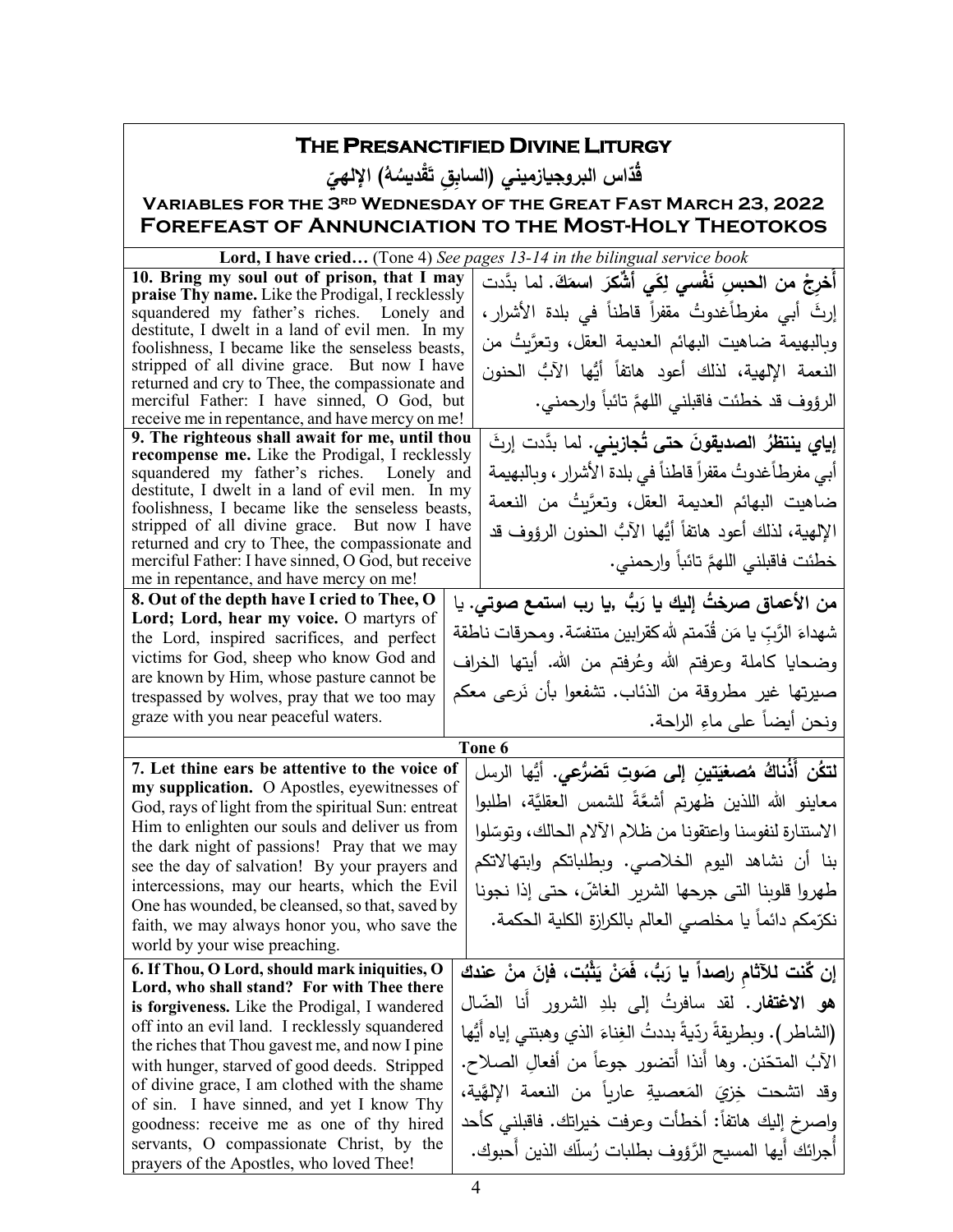| 5. Because of Thy name have I waited for                                                                   |     | من أجل إسمِكَ صبَرْتُ لك ياربّ، صَبَرَتْ نفسى في                                         |  |  |  |  |  |
|------------------------------------------------------------------------------------------------------------|-----|------------------------------------------------------------------------------------------|--|--|--|--|--|
| Thee, O Lord; my soul hath waited upon Thy                                                                 |     |                                                                                          |  |  |  |  |  |
| word, my soul hath hoped in the Lord. O                                                                    |     | أ <b>قوالِكَ توكّلَتْ نف<i>سي</i> عل<i>ى</i> الربّ.</b> يا رسل المخلّص                   |  |  |  |  |  |
| Apostles of the Savior, lights of the world, its                                                           |     | كواكب المسكونة ومخلصيها والمحسنين إليها والمذيعين                                        |  |  |  |  |  |
| benefactors and saviors, like the heavens you tell                                                         |     | بمجد الله كسَّموات. والمزيَّنين بنجوم العجائب وآيات                                      |  |  |  |  |  |
| the glory of God, adorned with stars of miracles                                                           |     |                                                                                          |  |  |  |  |  |
| and signs of healing. Fervently intercede before                                                           |     | الشفاء. تشفعوا إلى الرَّبِّ من أجلنا بـلا ملل. لكي يقبل                                  |  |  |  |  |  |
| the Lord for us, that He may accept our prayers                                                            |     | صلواتنا كعرف زكي. ويؤهلنا ان نعاين الصليب الحامل                                         |  |  |  |  |  |
| as incense, and make us worthy to behold and<br>kiss the life-giving Cross with fear! As we                |     |                                                                                          |  |  |  |  |  |
| venerate Thy Cross, O Savior, send down on us                                                              |     | الحياة ونصافحه بورع واحترام. الذي بالسجود له نتوسًل                                      |  |  |  |  |  |
| great mercy in Thy love for mankind!                                                                       |     | إليك أيُّها المخلص ان تهبنا رحمتك بما أنك محب البشر .                                    |  |  |  |  |  |
|                                                                                                            |     | For the Forefeast of the Annunciation (Tone 4)                                           |  |  |  |  |  |
| 4. From the morning watch until night,<br>4– من انفجار الصُبْح إلى الليلِ، من انفجار الصبح فَلْيَتَكلْ     |     |                                                                                          |  |  |  |  |  |
| from the morning watch let Israel trust                                                                    |     |                                                                                          |  |  |  |  |  |
| in the Lord. The mystery hidden from all                                                                   |     | إ <b>سرائيلُ على الرَّب:</b> لَقَدْ ائْتُمِنَ جِبْرائِيلُ رَئِيسُ المَلائِكَةِ علَى      |  |  |  |  |  |
| eternity, unknown even by the Angels, is                                                                   |     | السِرِّ  الخَفِيِّ  غَيْرِ   المَعْروفِ  عِنْدَ  المَلائِكَةِ،  فَهَو  يُوافِي  إلَيْكِ  |  |  |  |  |  |
| now entrusted to the Archangel Gabriel. He                                                                 |     |                                                                                          |  |  |  |  |  |
| will come to you, O precious vessel; he will                                                               |     | الآنَ أَيَّتُها الحَمامَةُ الجَمِيلةُ المَتَفَرِّدةُ بالطَهارَةِ واسْتِعَادَةُ جِنْسِنا، |  |  |  |  |  |
| salute you and cry in joy: "Rejoice, pure                                                                  |     | ويُحَيِّيكِ هَاتِفاً نَحْوكِ بالسَلامِ يا كُلِيَّةَ القَدَاسَةِ ويَقولُ: اسْتَعدِّي      |  |  |  |  |  |
| dove! Rejoice, all-holy one! Make ready by                                                                 |     | لِقُبُولِ كَلِمَةَ اللهِ في أَحْشَائِكِ بِكَلامِي.                                       |  |  |  |  |  |
| your word to conceive the Word of God!"                                                                    |     |                                                                                          |  |  |  |  |  |
| 3. For with the Lord there is mercy and                                                                    |     | 3– لأنّ من الربِّ الرحمةَ ومنهُ النجاةُ الكثيرةُ وهو يُنجِّي                             |  |  |  |  |  |
| with Him is abundant redemption and He<br>will deliver Israel from all his iniquities.                     |     | إ <b>سرائيلَ من كلِّ آثامِهِ:</b> لَقَدْ ائْتُمِنَ جِبْرائِيلُ رَئِيسُ المَلائِكَةِ      |  |  |  |  |  |
| The mystery hidden from all eternity,                                                                      |     |                                                                                          |  |  |  |  |  |
| unknown even by the Angels, is now                                                                         |     | علَى السِرِّ الخَفِيِّ غَيْرِ المَعْروفِ عِنْدَ المَلائِكَةِ، فَهَو يُوافِي              |  |  |  |  |  |
| entrusted to the Archangel Gabriel. He will                                                                |     | إِلَيْكِ الآنَ أَيَّتُها الحَمامَةُ الجَمِيلةُ المَتَفَرِّدةُ بالطَهارَةِ واسْتِعَادَةُ  |  |  |  |  |  |
| come to you, O precious vessel; he will                                                                    |     | جِنْسِنا، ويُحَيِّيكِ هَاتِفاً نَحْوكِ بالسَلام يا كُلِيَّةَ القَدَاسَةِ ويَقولُ:        |  |  |  |  |  |
| salute you and cry in joy: "Rejoice, pure                                                                  |     |                                                                                          |  |  |  |  |  |
| dove! Rejoice, all-holy one! Make ready by                                                                 |     | اسْتَعدِّي لِقُبُولِ كَلِمَةَ اللهِ في أَحْشَائِكِ بِكَلامِي.                            |  |  |  |  |  |
| your word to conceive the Word of God!"                                                                    |     |                                                                                          |  |  |  |  |  |
| 2. Praise the Lord, all nations! Praise Him, all<br>سبِّحوا الربّ يا جميعَ الأمم وامدحوهُ يا سائرَ الشعوب: |     |                                                                                          |  |  |  |  |  |
| peoples! The palace of light is ready for You, O                                                           |     | لَقَدْ أَعِدَّ لَكَ بَلاطٌ نَيِّرٌ ۚ يا سَيِّدُ، هُو حَشَا فَتاةِ اللهِ المُنَزَّهُ      |  |  |  |  |  |
| Master, the womb of the undefiled child of God.                                                            |     |                                                                                          |  |  |  |  |  |
| Come down to her; come to visit Your fallen                                                                |     | عَنِ الْفَسَادِ، فَهَلَمَّ انْحَدِرْ إِلَيهِ مُتَرائِفاً علَى جِبْلَتِكَ التي            |  |  |  |  |  |
| world, which is held in bitter slavery to the jealous                                                      |     | حُورِيَتْ عَن حَسَدٍ، فَضُبِطْتْ في عُبُوديةِ المَارِدِ وفَقَدتْ                         |  |  |  |  |  |
| Enemy! Many ages have passed since its beauty<br>was destroyed. Make haste to descend to earth, O          |     |                                                                                          |  |  |  |  |  |
| Lord! Come to deliver us from the way of death!                                                            |     | جَمَالُهَا الأُولَ وهِي تَرْجُو انْحِذَارَكَ الْخَلاصي.                                  |  |  |  |  |  |
| 1. For His mercy is great toward us and the                                                                | ٳڹٞ | لأنّ رحمَتَهُ قد قوبتُ علينا وحقُّ الربّ يدومُ إلى الدهر :                               |  |  |  |  |  |
| truth of the Lord endureth forever.                                                                        |     |                                                                                          |  |  |  |  |  |
| Gabriel the Archangel comes to you, O all-                                                                 |     | جِبْرائِيلَ رَئِيسَ المَلائِكَةِ يُوافِى إِلَيْكِ عَلانِيةَ يا بَرِيئَةَ مِنْ كَلِّ      |  |  |  |  |  |
| blameless one; he will greet you, crying with                                                              |     | عَيْبٍ، وبَهْتِفُ نَحْوِكِ قَائِلاً: السَلامُ عَلَيْكِ يا حلَّنا مِنَ اللغْنَةِ          |  |  |  |  |  |
| "Rejoice,<br>deliverance<br>joy:<br>from                                                                   |     |                                                                                          |  |  |  |  |  |
| condemnation! Rejoice, chosen vessel made                                                                  |     | ونُهُوضَ السَاقِطينَ، السَلامُ عَلَيْكِ يا مُصْطَفاةَ اللهِ الوَحِيدةِ،                  |  |  |  |  |  |
| perfect for God! Rejoice, life-bearing dawn of                                                             |     | السَلامُ عَلَيْكِ يا غَمَامَةَ الشَّمْسِ الْحَيَّةَ النَاطِقَةَ، فَاقْبَلَى في           |  |  |  |  |  |
| the endless day! The Lord, Whom the heavens                                                                |     | حَشَاكِ الإِلَهَ العَارِيَ عَنِ الْجَسَدِ مُرِيداً أَنْ يَحُلَّ فيهِ.                    |  |  |  |  |  |
| cannot contain, is pleased to dwell in you!"                                                               |     |                                                                                          |  |  |  |  |  |
| <b>Doxasticon for the Forefeast (Tone 2)</b>                                                               |     |                                                                                          |  |  |  |  |  |
| Glory to the Father and to the Son and to the Holy                                                         |     | المُجد للآب والابن والروح القدس: الآن وكلُّ أن واإلى                                     |  |  |  |  |  |
| Spirit: both now and ever, and unto ages of ages.<br>Amen.                                                 |     | دهر الذّاهرين آمين:                                                                      |  |  |  |  |  |
|                                                                                                            |     |                                                                                          |  |  |  |  |  |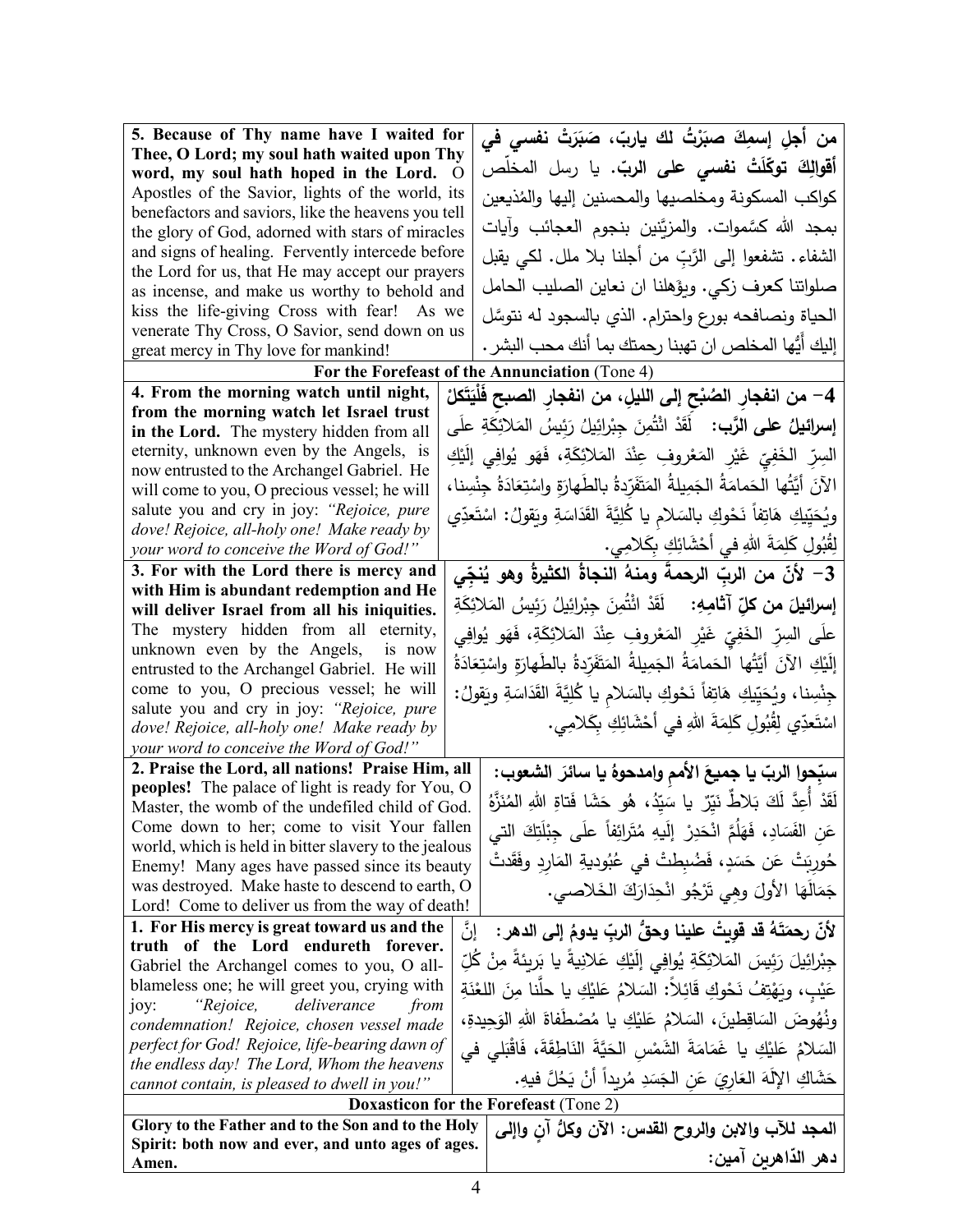|                                                                                                                                                                                                                     | Today Gabriel announces the good tidings to her                                                                  | اليومَ غَفرِئيلُ يُبَثِّرُ المُمتلِّئَةَ نِعْمَةً قائِلاً: إِفْرَحي يا       |  |  |  |
|---------------------------------------------------------------------------------------------------------------------------------------------------------------------------------------------------------------------|------------------------------------------------------------------------------------------------------------------|------------------------------------------------------------------------------|--|--|--|
|                                                                                                                                                                                                                     | who is full of grace: "Rejoice, unwedded Maiden!                                                                 | فَتاةً لا عَرِيسَ لَها، وعادِمَةَ الزواج. فَلا تُذْهِشْكِ                    |  |  |  |
|                                                                                                                                                                                                                     | Be not amazed at my strange appearance, nor be<br>afraid. I am an Archangel. The serpent once                    |                                                                              |  |  |  |
|                                                                                                                                                                                                                     | beguiled Eve, but now I announce to you the good                                                                 | صُوْرَتِي الغَرِيبَة، ولا تَجْزَعِي مِنِّي، فَإِنِّي رَئِيسُ                 |  |  |  |
|                                                                                                                                                                                                                     | tidings of joy, O most pure one. You shall remain                                                                | المَلائِكَة. إنَّ الحيَّةَ أَطْغَتْ حَوّاءَ قَديمًا، والآنَ أَبَثِّرُكِ      |  |  |  |
|                                                                                                                                                                                                                     | inviolate and shall give birth to the Lord.                                                                      | بالفرَح، وتَلبَثِينَ بغَيْرٍ فَسادٍ، وسَتَلِدِينَ الرَّبَّ يا طاهِرَة.       |  |  |  |
|                                                                                                                                                                                                                     | Old Testament Readings - See page 21 in the bilingual service book                                               |                                                                              |  |  |  |
|                                                                                                                                                                                                                     | Priest or Deacon: Let us be attentive!                                                                           | الكاهن: إسْبِيرَاسْ (المساء)                                                 |  |  |  |
|                                                                                                                                                                                                                     | <b>Priest:</b> Peace be to all!                                                                                  | ا <b>لقارىء :</b> تَوَكُّلتُ عَلَى رَحمةِ اللهِ إلى الأَبد. لماذا            |  |  |  |
|                                                                                                                                                                                                                     | <b>Priest or Deacon: Wisdom!</b>                                                                                 | تفتخر بالشر أيُها القوي؟                                                     |  |  |  |
|                                                                                                                                                                                                                     | <b>Reader:</b> The Prokeimenon in the 4 <sup>th</sup> tone: I will                                               | ا <b>لكاهن:</b> ألحكمةُ.                                                     |  |  |  |
|                                                                                                                                                                                                                     | trust in the mercy of God / forever and ever. ( $Ps$<br>51/52:8) (verse) Why do you boast, O mighty man,         | القارىء: قراءةٌ من سفر النكوين (6:7-9)                                       |  |  |  |
|                                                                                                                                                                                                                     | of mischief done against the godly? (Ps 51/52:1)                                                                 | الكاهن: لنصغ.                                                                |  |  |  |
| Priest: Wisdom!                                                                                                                                                                                                     |                                                                                                                  |                                                                              |  |  |  |
|                                                                                                                                                                                                                     | <b>Reader:</b> The Reading is from Genesis (7:6-9)                                                               | ا <b>لقارىء :</b> وَكَانَ نُوحٌ ابنَ سِتِّ مِئَةِ سَنَةٍ. فَحَدَثَ طَوُفَانُ |  |  |  |
| Priest: Let us attend!                                                                                                                                                                                              | الماءِ على الأَرضِ. فَدَخَلَ نُوحٌ وَيَنُوهُ وامْرَأَتُهُ ونِسَاءُ                                               |                                                                              |  |  |  |
|                                                                                                                                                                                                                     | Reader: Noah was six-hundred years old when the                                                                  | بَنِيهِ مَعَهُ إلى التابوتِ. لأَجْلِ ما الطُوفان. ومِن                       |  |  |  |
| floodwaters came on the earth. And Noah and his<br>sons and his wife and his sons' wives entered the<br>ark to escape the waters of the flood. Pairs of clean<br>and unclean animals, of birds and of all creatures |                                                                                                                  | الطَّيُورِ الطَّاهِرةِ ومِن الطَّيورِ غير الطَّاهِرَةِ. ومِن                 |  |  |  |
|                                                                                                                                                                                                                     |                                                                                                                  | الْبَهائِمِ الطَّاهِرَةِ ومِن الْبَهائِمِ غيرِ الطَّاهِرَةِ. ومِن            |  |  |  |
|                                                                                                                                                                                                                     |                                                                                                                  | الوُحُوش وكلِّ ما يَدِبُّ عَلَى الأَرْضْ. اثنين اثنين                        |  |  |  |
|                                                                                                                                                                                                                     | that move along the ground, male and female, came<br>to Noah and entered the ark, as God had                     | دَخَلتْ إلى نُوحَ إلى التابوتِ ذَكَرَاً وأنثى عَلى نحو ما                    |  |  |  |
|                                                                                                                                                                                                                     | commanded Noah.                                                                                                  | أوضىي الله نُوحاً.                                                           |  |  |  |
|                                                                                                                                                                                                                     | <b>Priest or Deacon: Wisdom!</b>                                                                                 | الكاهن: إسْبيرَاسْ (المساء)                                                  |  |  |  |
|                                                                                                                                                                                                                     | <b>Reader:</b> The Prokeimenon in the $4th$ tone: When<br>the Lord turns back / the captivity of His people. Let | القارىء : إذا ما ردِّ الرْبُ سبيَّ شعبِهَ. قال الجاهل                        |  |  |  |
| Jacob rejoice and let Israel be glad $(Ps 13/14:7)$                                                                                                                                                                 |                                                                                                                  | في قلبه ليس بباله.  أومر  (كِلِفْسُنْ)                                       |  |  |  |
| (Ps 13/14:1)                                                                                                                                                                                                        | (verse) The fool says in his heart, "There is no God."                                                           | ا <b>لكاهن:</b> الحكمة لننتصب. نور المسيح مضيءٌ<br>                          |  |  |  |
|                                                                                                                                                                                                                     |                                                                                                                  |                                                                              |  |  |  |
|                                                                                                                                                                                                                     |                                                                                                                  | ا <b>لقارىء</b> : قراءةٌ من سفرِ الأمثال                                     |  |  |  |
|                                                                                                                                                                                                                     |                                                                                                                  | Everyone kneels.                                                             |  |  |  |
|                                                                                                                                                                                                                     |                                                                                                                  |                                                                              |  |  |  |
|                                                                                                                                                                                                                     | <b>Priest or Deacon: Command!</b>                                                                                |                                                                              |  |  |  |
|                                                                                                                                                                                                                     | <b>Priest:</b> Wisdom! Let us be attentive!                                                                      |                                                                              |  |  |  |
|                                                                                                                                                                                                                     |                                                                                                                  | The Light of Christ illumines all!                                           |  |  |  |
|                                                                                                                                                                                                                     |                                                                                                                  |                                                                              |  |  |  |

## *Everyone may sit.*

**Priest or Deacon**: Wisdom!

**القارىء :** قراءةٌ من سفرِ الأمثال **الكاهن:** ِ لنصغ